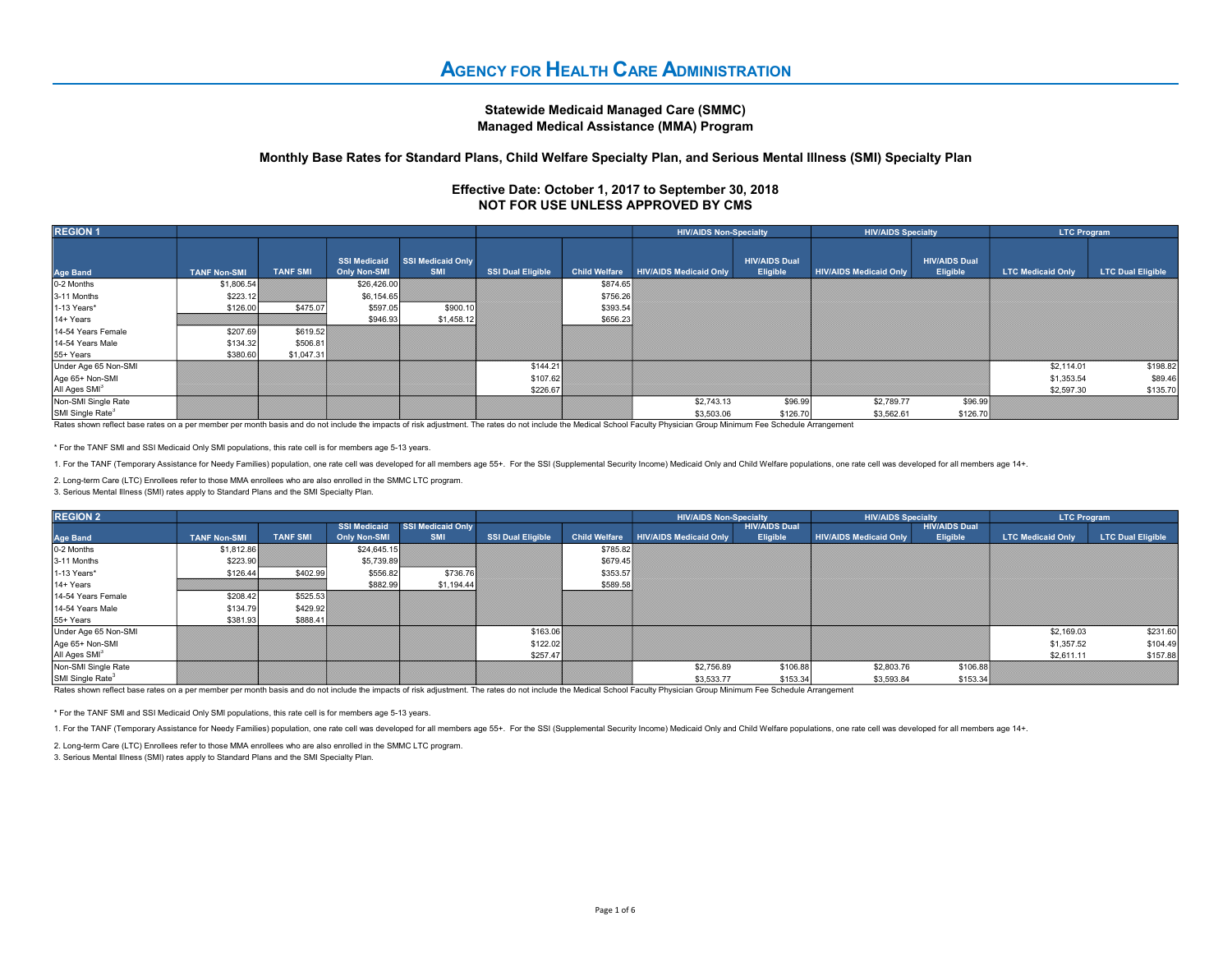| <b>REGION 3</b>              |                     |                 |                     |                          |                          |                      | <b>HIV/AIDS Non-Specialty</b> |                      | <b>HIV/AIDS Specialty</b>     |                      | <b>LTC Program</b>       |                          |
|------------------------------|---------------------|-----------------|---------------------|--------------------------|--------------------------|----------------------|-------------------------------|----------------------|-------------------------------|----------------------|--------------------------|--------------------------|
|                              |                     |                 | <b>SSI Medicaid</b> | <b>SSI Medicaid Only</b> |                          |                      |                               | <b>HIV/AIDS Dual</b> |                               | <b>HIV/AIDS Dual</b> |                          |                          |
| <b>Age Band</b>              | <b>TANF Non-SMI</b> | <b>TANF SMI</b> | <b>Only Non-SMI</b> | <b>SMI</b>               | <b>SSI Dual Eligible</b> | <b>Child Welfare</b> | <b>HIV/AIDS Medicaid Only</b> | Eligible             | <b>HIV/AIDS Medicaid Only</b> | Eligible             | <b>LTC Medicaid Only</b> | <b>LTC Dual Eligible</b> |
| 0-2 Months                   | \$1,941.29          |                 | \$27,266.56         |                          |                          | \$806.27             |                               |                      |                               |                      |                          |                          |
| 3-11 Months                  | \$239.76            |                 | \$6,350.42          |                          |                          | \$697.13             |                               |                      |                               |                      |                          |                          |
| 1-13 Years*                  | \$135.40            | \$432.49        | \$616.05            | \$810.75                 |                          | \$362.77             |                               |                      |                               |                      |                          |                          |
| 14+ Years                    |                     |                 | \$975.67            | \$1,310.78               |                          | \$604.93             |                               |                      |                               |                      |                          |                          |
| 14-54 Years Female           | \$223.19            | \$563.99        |                     |                          |                          |                      |                               |                      |                               |                      |                          |                          |
| 14-54 Years Male             | \$144.34            | \$461.38        |                     |                          |                          |                      |                               |                      |                               |                      |                          |                          |
| 55+ Years                    | \$408.98            | \$953.44        |                     |                          |                          |                      |                               |                      |                               |                      |                          |                          |
| Under Age 65 Non-SMI         |                     |                 |                     |                          | \$154.98                 |                      |                               |                      |                               |                      | \$2,207.26               | \$182.14                 |
| Age 65+ Non-SMI              |                     |                 |                     |                          | \$115.79                 |                      |                               |                      |                               |                      | \$1,317.92               | \$80.82                  |
| All Ages SMI <sup>3</sup>    |                     |                 |                     |                          | \$244.04                 |                      |                               |                      |                               |                      | \$2,669.37               | \$123.53                 |
| Non-SMI Single Rate          |                     |                 |                     |                          |                          |                      | \$3,022.82                    | \$109.58             | \$3,074.20                    | \$109.58             |                          |                          |
| SMI Single Rate <sup>3</sup> |                     |                 |                     |                          |                          |                      | \$3,843.29                    | \$136.76             | \$3,908.62                    | \$136.76             |                          |                          |

\* For the TANF SMI and SSI Medicaid Only SMI populations, this rate cell is for members age 5-13 years.

1. For the TANF (Temporary Assistance for Needy Families) population, one rate cell was developed for all members age 55+. For the SSI (Supplemental Security Income) Medicaid Only and Child Welfare populations, one rate ce

2. Long-term Care (LTC) Enrollees refer to those MMA enrollees who are also enrolled in the SMMC LTC program.

3. Serious Mental Illness (SMI) rates apply to Standard Plans and the SMI Specialty Plan.

| <b>REGION 4</b>              |                     |                 |                                     |                                 |                          |                      | <b>HIV/AIDS Non-Specialty</b> |                                  | <b>HIV/AIDS Specialty</b>     |                                  | <b>LTC Program</b>       |                          |
|------------------------------|---------------------|-----------------|-------------------------------------|---------------------------------|--------------------------|----------------------|-------------------------------|----------------------------------|-------------------------------|----------------------------------|--------------------------|--------------------------|
| <b>Age Band</b>              | <b>TANF Non-SMI</b> | <b>TANF SMI</b> | <b>SSI Medicaid</b><br>Only Non-SMI | SSI Medicaid Only<br><b>SMI</b> | <b>SSI Dual Eligible</b> | <b>Child Welfare</b> | <b>HIV/AIDS Medicaid Only</b> | <b>HIV/AIDS Dual</b><br>Eligible | <b>HIV/AIDS Medicaid Only</b> | <b>HIV/AIDS Dual</b><br>Eligible | <b>LTC Medicaid Only</b> | <b>LTC Dual Eligible</b> |
| 0-2 Months                   | \$1,859.02          |                 | \$27,781.23                         |                                 |                          | \$842.48             |                               |                                  |                               |                                  |                          |                          |
| 3-11 Months                  | \$229.60            |                 | \$6,470.29                          |                                 |                          | \$728.44             |                               |                                  |                               |                                  |                          |                          |
| 1-13 Years*                  | \$129.66            | \$450.58        | \$627.67                            | \$881.23                        |                          | \$379.06             |                               |                                  |                               |                                  |                          |                          |
| 14+ Years                    |                     |                 | \$992.68                            | \$1,424.70                      |                          | \$632.09             |                               |                                  |                               |                                  |                          |                          |
| 14-54 Years Female           | \$213.74            | \$587.58        |                                     |                                 |                          |                      |                               |                                  |                               |                                  |                          |                          |
| 14-54 Years Male             | \$138.22            | \$480.68        |                                     |                                 |                          |                      |                               |                                  |                               |                                  |                          |                          |
| 55+ Years                    | \$391.65            | \$993.32        |                                     |                                 |                          |                      |                               |                                  |                               |                                  |                          |                          |
| Under Age 65 Non-SMI         |                     |                 |                                     |                                 | \$196.83                 |                      |                               |                                  |                               |                                  | \$2,197.00               | \$165.45                 |
| Age 65+ Non-SMI              |                     |                 |                                     |                                 | \$146.07                 |                      |                               |                                  |                               |                                  | \$1,272.11               | \$76.65                  |
| All Ages SMI <sup>3</sup>    |                     |                 |                                     |                                 | \$308.00                 |                      |                               |                                  |                               |                                  | \$2,538.60               | \$117.61                 |
| Non-SMI Single Rate          |                     |                 |                                     |                                 |                          |                      | \$3,215.76                    | \$133.52                         | \$3,270.43                    | \$133.52                         |                          |                          |
| SMI Single Rate <sup>3</sup> |                     |                 |                                     |                                 |                          |                      | \$4,115.84                    | \$179.08                         | \$4,185.81                    | \$179.08                         |                          |                          |

Rates shown reflect base rates on a per member per month basis and do not include the impacts of risk adjustment. The rates do not include the Medical School Faculty Physician Group Minimum Fee Schedule Arrangement

\* For the TANF SMI and SSI Medicaid Only SMI populations, this rate cell is for members age 5-13 years.

1. For the TANF (Temporary Assistance for Needy Families) population, one rate cell was developed for all members age 55+. For the SSI (Supplemental Security Income) Medicaid Only and Child Welfare populations, one rate ce

2. Long-term Care (LTC) Enrollees refer to those MMA enrollees who are also enrolled in the SMMC LTC program.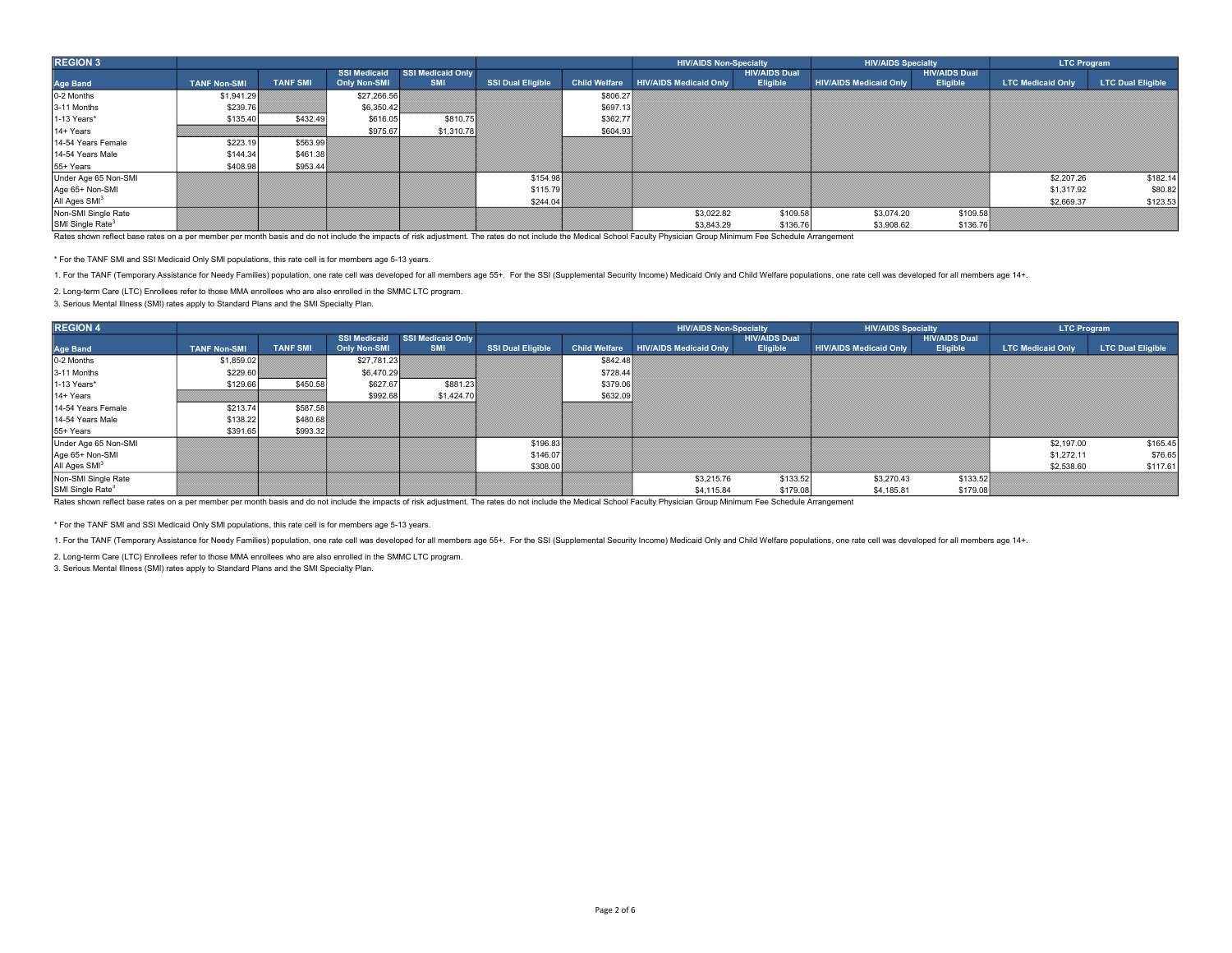| <b>REGION 5</b>              |                     |                 |                     |                          |                          |                      | <b>HIV/AIDS Non-Specialty</b> |                      | <b>HIV/AIDS Specialty</b>     |                      | <b>LTC Program</b>       |                          |
|------------------------------|---------------------|-----------------|---------------------|--------------------------|--------------------------|----------------------|-------------------------------|----------------------|-------------------------------|----------------------|--------------------------|--------------------------|
|                              |                     |                 | <b>SSI Medicaid</b> | <b>SSI Medicaid Only</b> |                          |                      |                               | <b>HIV/AIDS Dual</b> |                               | <b>HIV/AIDS Dual</b> |                          |                          |
| <b>Age Band</b>              | <b>TANF Non-SMI</b> | <b>TANF SMI</b> | <b>Only Non-SMI</b> | <b>SMI</b>               | <b>SSI Dual Eligible</b> | <b>Child Welfare</b> | <b>HIV/AIDS Medicaid Only</b> | Eligible             | <b>HIV/AIDS Medicaid Only</b> | Eligible             | <b>LTC Medicaid Only</b> | <b>LTC Dual Eligible</b> |
| 0-2 Months                   | \$2,018.46          |                 | \$28,938.87         |                          |                          | \$988.23             |                               |                      |                               |                      |                          |                          |
| 3-11 Months                  | \$249.29            |                 | \$6,739.90          |                          |                          | \$854.47             |                               |                      |                               |                      |                          |                          |
| 1-13 Years*                  | \$140.78            | \$475.74        | \$653.83            | \$843.85                 |                          | \$444.64             |                               |                      |                               |                      |                          |                          |
| 14+ Years                    |                     |                 | \$1,035.02          | \$1,366.65               |                          | \$741.45             |                               |                      |                               |                      |                          |                          |
| 14-54 Years Female           | \$232.06            | \$620.40        |                     |                          |                          |                      |                               |                      |                               |                      |                          |                          |
| 14-54 Years Male             | \$150.08            | \$507.53        |                     |                          |                          |                      |                               |                      |                               |                      |                          |                          |
| 55+ Years                    | \$425.24            | \$1,048.79      |                     |                          |                          |                      |                               |                      |                               |                      |                          |                          |
| Under Age 65 Non-SMI         |                     |                 |                     |                          | \$157.10                 |                      |                               |                      |                               |                      | \$2,473.49               | \$180.86                 |
| Age 65+ Non-SMI              |                     |                 |                     |                          | \$117.23                 |                      |                               |                      |                               |                      | \$1,444.40               | \$83.25                  |
| All Ages SMI <sup>3</sup>    |                     |                 |                     |                          | \$247.47                 |                      |                               |                      |                               |                      | \$2,820.41               | \$126.21                 |
| Non-SMI Single Rate          |                     |                 |                     |                          |                          |                      | \$3,337.55                    | \$91.76              | \$3,394.29                    | \$91.76              |                          |                          |
| SMI Single Rate <sup>3</sup> |                     |                 |                     |                          |                          |                      | \$4,283,20                    | \$131.20             | \$4,356.02                    | \$131.20             |                          |                          |

\* For the TANF SMI and SSI Medicaid Only SMI populations, this rate cell is for members age 5-13 years.

1. For the TANF (Temporary Assistance for Needy Families) population, one rate cell was developed for all members age 55+. For the SSI (Supplemental Security Income) Medicaid Only and Child Welfare populations, one rate ce

2. Long-term Care (LTC) Enrollees refer to those MMA enrollees who are also enrolled in the SMMC LTC program.

3. Serious Mental Illness (SMI) rates apply to Standard Plans and the SMI Specialty Plan.

| <b>REGION 6</b>              |                     |                 |              |                                              |                          |                      | <b>HIV/AIDS Non-Specialty</b> |                                  | <b>HIV/AIDS Specialty</b>     |                                  | <b>LTC Program</b>       |                          |
|------------------------------|---------------------|-----------------|--------------|----------------------------------------------|--------------------------|----------------------|-------------------------------|----------------------------------|-------------------------------|----------------------------------|--------------------------|--------------------------|
| <b>Age Band</b>              | <b>TANF Non-SMI</b> | <b>TANF SMI</b> | Only Non-SMI | SSI Medicaid SSI Medicaid Only<br><b>SMI</b> | <b>SSI Dual Eligible</b> | <b>Child Welfare</b> | <b>HIV/AIDS Medicaid Only</b> | <b>HIV/AIDS Dual</b><br>Eligible | <b>HIV/AIDS Medicaid Only</b> | <b>HIV/AIDS Dual</b><br>Eligible | <b>LTC Medicaid Only</b> | <b>LTC Dual Eligible</b> |
| 0-2 Months                   | \$1,822.92          |                 | \$24,674.46  |                                              |                          | \$792.39             |                               |                                  |                               |                                  |                          |                          |
| 3-11 Months                  | \$225.14            |                 | \$5,746.72   |                                              |                          | \$685.13             |                               |                                  |                               |                                  |                          |                          |
| 1-13 Years*                  | \$127.14            | \$395.13        | \$557.48     | \$781.14                                     |                          | \$356.53             |                               |                                  |                               |                                  |                          |                          |
| 14+ Years                    |                     |                 | \$883.58     | \$1,266.38                                   |                          | \$594.51             |                               |                                  |                               |                                  |                          |                          |
| 14-54 Years Female           | \$209.58            | \$515.27        |              |                                              |                          |                      |                               |                                  |                               |                                  |                          |                          |
| 14-54 Years Male             | \$135.54            | \$421.53        |              |                                              |                          |                      |                               |                                  |                               |                                  |                          |                          |
| 55+ Years                    | \$384.05            | \$871.07        |              |                                              |                          |                      |                               |                                  |                               |                                  |                          |                          |
| Under Age 65 Non-SMI         |                     |                 |              |                                              | \$149.24                 |                      |                               |                                  |                               |                                  | \$2,240.70               | \$199.80                 |
| Age 65+ Non-SMI              |                     |                 |              |                                              | \$111.49                 |                      |                               |                                  |                               |                                  | \$1,385.59               | \$88.69                  |
| All Ages SMI <sup>3</sup>    |                     |                 |              |                                              | \$234.61                 |                      |                               |                                  |                               |                                  | \$2,721,73               | \$135.44                 |
| Non-SMI Single Rate          |                     |                 |              |                                              |                          |                      | \$3,257.80                    | \$129.69                         | \$3,313.18                    | \$129.69                         |                          |                          |
| SMI Single Rate <sup>3</sup> |                     |                 |              |                                              |                          |                      | \$4,133.42                    | \$172.29                         | \$4,203.69                    | \$172.29                         |                          |                          |

Rates shown reflect base rates on a per member per month basis and do not include the impacts of risk adjustment. The rates do not include the Medical School Faculty Physician Group Minimum Fee Schedule Arrangement

\* For the TANF SMI and SSI Medicaid Only SMI populations, this rate cell is for members age 5-13 years.

1. For the TANF (Temporary Assistance for Needy Families) population, one rate cell was developed for all members age 55+. For the SSI (Supplemental Security Income) Medicaid Only and Child Welfare populations, one rate ce

2. Long-term Care (LTC) Enrollees refer to those MMA enrollees who are also enrolled in the SMMC LTC program.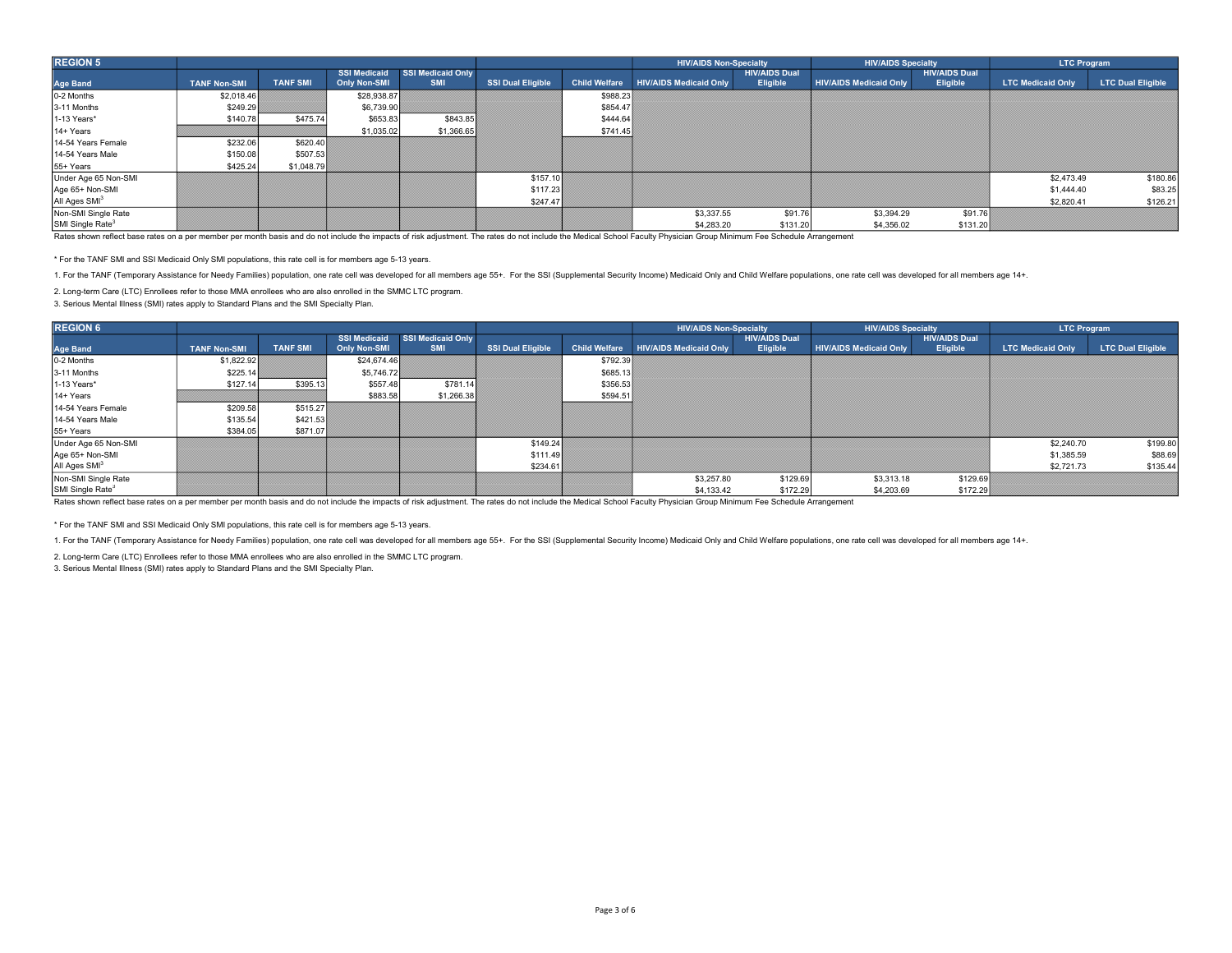| <b>REGION 7</b>              |                     |                 |                     |                          |                          |                      | <b>HIV/AIDS Non-Specialty</b> |                      | <b>HIV/AIDS Specialty</b>     |                      | <b>LTC Program</b>       |                          |
|------------------------------|---------------------|-----------------|---------------------|--------------------------|--------------------------|----------------------|-------------------------------|----------------------|-------------------------------|----------------------|--------------------------|--------------------------|
|                              |                     |                 | <b>SSI Medicaid</b> | <b>SSI Medicaid Only</b> |                          |                      |                               | <b>HIV/AIDS Dual</b> |                               | <b>HIV/AIDS Dual</b> |                          |                          |
| <b>Age Band</b>              | <b>TANF Non-SMI</b> | <b>TANF SMI</b> | <b>Only Non-SMI</b> | <b>SMI</b>               | <b>SSI Dual Eligible</b> | <b>Child Welfare</b> | <b>HIV/AIDS Medicaid Only</b> | Eligible             | <b>HIV/AIDS Medicaid Only</b> | Eligible             | <b>LTC Medicaid Only</b> | <b>LTC Dual Eligible</b> |
| 0-2 Months                   | \$1,873.37          |                 | \$25,809.92         |                          |                          | \$962.80             |                               |                      |                               |                      |                          |                          |
| 3-11 Months                  | \$231.37            |                 | \$6,011.17          |                          |                          | \$832.47             |                               |                      |                               |                      |                          |                          |
| 1-13 Years*                  | \$130.66            | \$425.09        | \$583.13            | \$825.49                 |                          | \$433.20             |                               |                      |                               |                      |                          |                          |
| 14+ Years                    |                     |                 | \$924.23            | \$1,336.92               |                          | \$722.36             |                               |                      |                               |                      |                          |                          |
| 14-54 Years Female           | \$215.38            | \$554.35        |                     |                          |                          |                      |                               |                      |                               |                      |                          |                          |
| 14-54 Years Male             | \$139.29            | \$453.49        |                     |                          |                          |                      |                               |                      |                               |                      |                          |                          |
| 55+ Years                    | \$394.67            | \$937.13        |                     |                          |                          |                      |                               |                      |                               |                      |                          |                          |
| Under Age 65 Non-SMI         |                     |                 |                     |                          | \$174.64                 |                      |                               |                      |                               |                      | \$2,107.33               | \$171.90                 |
| Age 65+ Non-SMI              |                     |                 |                     |                          | \$129.77                 |                      |                               |                      |                               |                      | \$1,255.45               | \$80.36                  |
| All Ages SMI <sup>3</sup>    |                     |                 |                     |                          | \$274.69                 |                      |                               |                      |                               |                      | \$2,497.26               | \$121.58                 |
| Non-SMI Single Rate          |                     |                 |                     |                          |                          |                      | \$3,252.47                    | \$125.45             | \$3,307.76                    | \$125.45             |                          |                          |
| SMI Single Rate <sup>3</sup> |                     |                 |                     |                          |                          |                      | \$4,145.86                    | \$162.31             | \$4,216.34                    | \$162.31             |                          |                          |

\* For the TANF SMI and SSI Medicaid Only SMI populations, this rate cell is for members age 5-13 years.

1. For the TANF (Temporary Assistance for Needy Families) population, one rate cell was developed for all members age 55+. For the SSI (Supplemental Security Income) Medicaid Only and Child Welfare populations, one rate ce

2. Long-term Care (LTC) Enrollees refer to those MMA enrollees who are also enrolled in the SMMC LTC program.

3. Serious Mental Illness (SMI) rates apply to Standard Plans and the SMI Specialty Plan.

| <b>REGION 8</b>              |                     |                 |                                     |                                 |                          |                      | <b>HIV/AIDS Non-Specialty</b> |                                  | <b>HIV/AIDS Specialty</b>     |                                  | <b>LTC Program</b>       |                          |
|------------------------------|---------------------|-----------------|-------------------------------------|---------------------------------|--------------------------|----------------------|-------------------------------|----------------------------------|-------------------------------|----------------------------------|--------------------------|--------------------------|
| <b>Age Band</b>              | <b>TANF Non-SMI</b> | <b>TANF SMI</b> | <b>SSI Medicaid</b><br>Only Non-SMI | SSI Medicaid Only<br><b>SMI</b> | <b>SSI Dual Eligible</b> | <b>Child Welfare</b> | <b>HIV/AIDS Medicaid Only</b> | <b>HIV/AIDS Dual</b><br>Eligible | <b>HIV/AIDS Medicaid Only</b> | <b>HIV/AIDS Dual</b><br>Eligible | <b>LTC Medicaid Only</b> | <b>LTC Dual Eligible</b> |
| 0-2 Months                   | \$1,830.82          |                 | \$27,887.98                         |                                 |                          | \$776.15             |                               |                                  |                               |                                  |                          |                          |
| 3-11 Months                  | \$226.12            |                 | \$6,495.15                          |                                 |                          | \$671.09             |                               |                                  |                               |                                  |                          |                          |
| 1-13 Years*                  | \$127.69            | \$406.44        | \$630.08                            | \$743.07                        |                          | \$349.22             |                               |                                  |                               |                                  |                          |                          |
| 14+ Years                    |                     |                 | \$997.18                            | \$1,203.51                      |                          | \$582.33             |                               |                                  |                               |                                  |                          |                          |
| 14-54 Years Female           | \$210.48            | \$530.03        |                                     |                                 |                          |                      |                               |                                  |                               |                                  |                          |                          |
| 14-54 Years Male             | \$136.13            | \$433.60        |                                     |                                 |                          |                      |                               |                                  |                               |                                  |                          |                          |
| 55+ Years                    | \$385.71            | \$896.01        |                                     |                                 |                          |                      |                               |                                  |                               |                                  |                          |                          |
| Under Age 65 Non-SMI         |                     |                 |                                     |                                 | \$143.00                 |                      |                               |                                  |                               |                                  | \$2,098.56               | \$174.51                 |
| Age 65+ Non-SMI              |                     |                 |                                     |                                 | \$108.29                 |                      |                               |                                  |                               |                                  | \$1,238.00               | \$69.20                  |
| All Ages SMI <sup>3</sup>    |                     |                 |                                     |                                 | \$228.72                 |                      |                               |                                  |                               |                                  | \$2,389.73               | \$104.52                 |
| Non-SMI Single Rate          |                     |                 |                                     |                                 |                          |                      | \$3,548.72                    | \$129.09                         | \$3,609.05                    | \$129.09                         |                          |                          |
| SMI Single Rate <sup>3</sup> |                     |                 |                                     |                                 |                          |                      | \$4,531.82                    | \$169.32                         | \$4,608.86                    | \$169.32                         |                          |                          |

Rates shown reflect base rates on a per member per month basis and do not include the impacts of risk adjustment. The rates do not include the Medical School Faculty Physician Group Minimum Fee Schedule Arrangement

\* For the TANF SMI and SSI Medicaid Only SMI populations, this rate cell is for members age 5-13 years.

1. For the TANF (Temporary Assistance for Needy Families) population, one rate cell was developed for all members age 55+. For the SSI (Supplemental Security Income) Medicaid Only and Child Welfare populations, one rate ce

2. Long-term Care (LTC) Enrollees refer to those MMA enrollees who are also enrolled in the SMMC LTC program.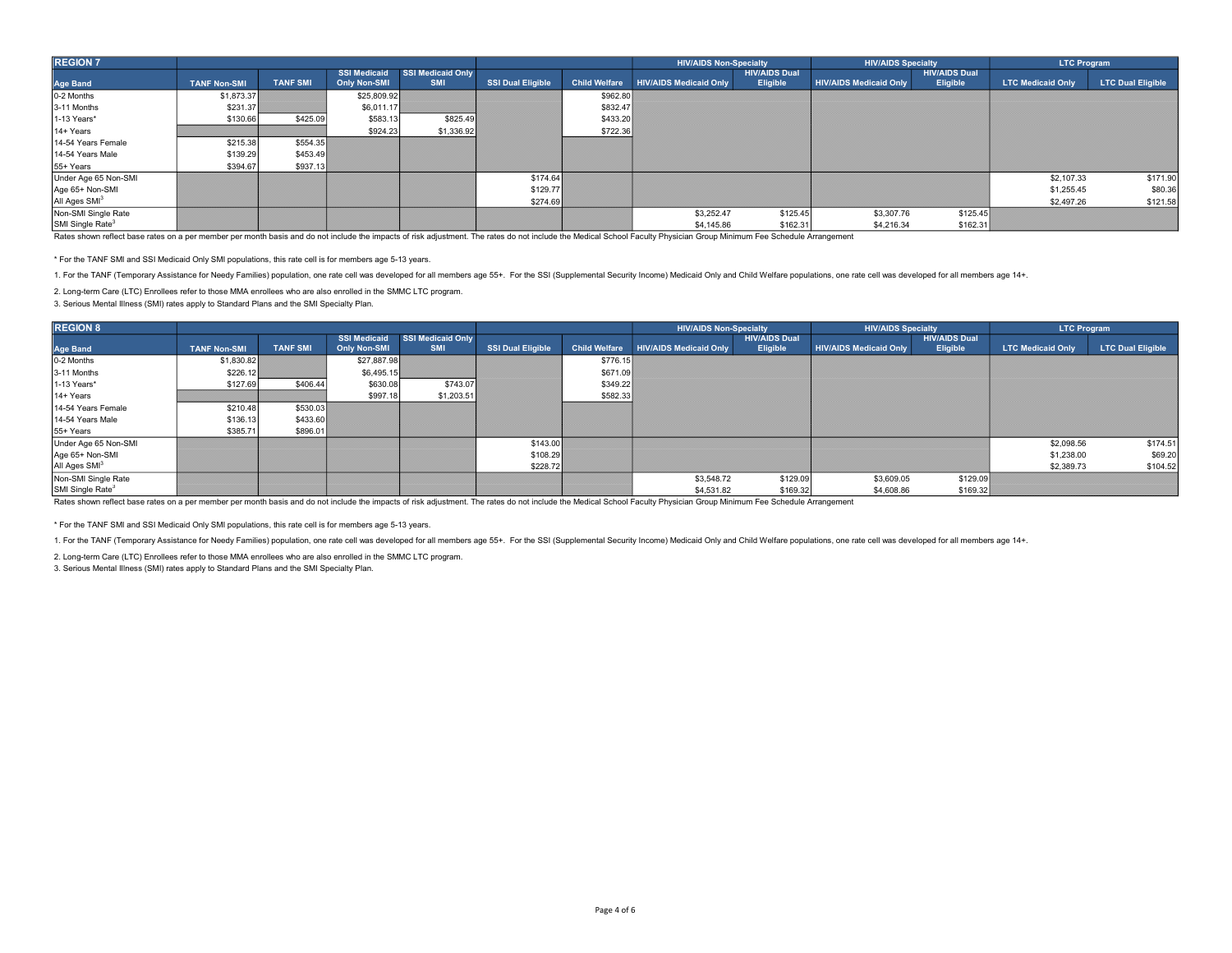| <b>REGION 9</b>              |                     |                 |                     |                          |                          |                      | <b>HIV/AIDS Non-Specialty</b> |                      | <b>HIV/AIDS Specialty</b>     |                      | <b>LTC Program</b>       |                          |
|------------------------------|---------------------|-----------------|---------------------|--------------------------|--------------------------|----------------------|-------------------------------|----------------------|-------------------------------|----------------------|--------------------------|--------------------------|
|                              |                     |                 | <b>SSI Medicaid</b> | <b>SSI Medicaid Only</b> |                          |                      |                               | <b>HIV/AIDS Dual</b> |                               | <b>HIV/AIDS Dual</b> |                          |                          |
| <b>Age Band</b>              | <b>TANF Non-SMI</b> | <b>TANF SMI</b> | <b>Only Non-SMI</b> | <b>SMI</b>               | <b>SSI Dual Eligible</b> | <b>Child Welfare</b> | <b>HIV/AIDS Medicaid Only</b> | Eligible             | <b>HIV/AIDS Medicaid Only</b> | Eligible             | <b>LTC Medicaid Only</b> | <b>LTC Dual Eligible</b> |
| 0-2 Months                   | \$1,994.02          |                 | \$28,193.89         |                          |                          | \$1,015.27           |                               |                      |                               |                      |                          |                          |
| 3-11 Months                  | \$246.27            |                 | \$6,566.40          |                          |                          | \$877.84             |                               |                      |                               |                      |                          |                          |
| 1-13 Years*                  | \$139.07            | \$448.15        | \$637.00            | \$854.45                 |                          | \$456.81             |                               |                      |                               |                      |                          |                          |
| 14+ Years                    |                     |                 | \$1,008.13          | \$1,385.23               |                          | \$761.73             |                               |                      |                               |                      |                          |                          |
| 14-54 Years Female           | \$229.25            | \$584.42        |                     |                          |                          |                      |                               |                      |                               |                      |                          |                          |
| 14-54 Years Male             | \$148.26            | \$478.09        |                     |                          |                          |                      |                               |                      |                               |                      |                          |                          |
| 55+ Years                    | \$420.09            | \$987.97        |                     |                          |                          |                      |                               |                      |                               |                      |                          |                          |
| Under Age 65 Non-SMI         |                     |                 |                     |                          | \$202.86                 |                      |                               |                      |                               |                      | \$2,248.57               | \$200.01                 |
| Age 65+ Non-SMI              |                     |                 |                     |                          | \$152.70                 |                      |                               |                      |                               |                      | \$1,351.14               | \$86.78                  |
| All Ages SMI <sup>3</sup>    |                     |                 |                     |                          | \$322.35                 |                      |                               |                      |                               |                      | \$2,683.52               | \$131.29                 |
| Non-SMI Single Rate          |                     |                 |                     |                          |                          |                      | \$2,643.57                    | \$112.90             | \$3,246.30                    | \$112.90             |                          |                          |
| SMI Single Rate <sup>3</sup> |                     |                 |                     |                          |                          |                      | \$3,345.72                    | \$150.11             | \$4,108.54                    | \$150.11             |                          |                          |

\* For the TANF SMI and SSI Medicaid Only SMI populations, this rate cell is for members age 5-13 years.

1. For the TANF (Temporary Assistance for Needy Families) population, one rate cell was developed for all members age 55+. For the SSI (Supplemental Security Income) Medicaid Only and Child Welfare populations, one rate ce

2. Long-term Care (LTC) Enrollees refer to those MMA enrollees who are also enrolled in the SMMC LTC program.

3. Serious Mental Illness (SMI) rates apply to Standard Plans and the SMI Specialty Plan.

| <b>REGION 10</b>             |                     |                 |              |                                              |                          |                      | <b>HIV/AIDS Non-Specialty</b> |                                  | <b>HIV/AIDS Specialty</b>     |                                  | <b>LTC Program</b>       |                          |
|------------------------------|---------------------|-----------------|--------------|----------------------------------------------|--------------------------|----------------------|-------------------------------|----------------------------------|-------------------------------|----------------------------------|--------------------------|--------------------------|
| <b>Age Band</b>              | <b>TANF Non-SMI</b> | <b>TANF SMI</b> | Only Non-SMI | SSI Medicaid SSI Medicaid Only<br><b>SMI</b> | <b>SSI Dual Eligible</b> | <b>Child Welfare</b> | <b>HIV/AIDS Medicaid Only</b> | <b>HIV/AIDS Dual</b><br>Eligible | <b>HIV/AIDS Medicaid Only</b> | <b>HIV/AIDS Dual</b><br>Eligible | <b>LTC Medicaid Only</b> | <b>LTC Dual Eligible</b> |
| 0-2 Months                   | \$1,838.15          |                 | \$26,255.23  |                                              |                          | \$914.80             |                               |                                  |                               |                                  |                          |                          |
| 3-11 Months                  | \$227.02            |                 | \$6,114.88   |                                              |                          | \$790.97             |                               |                                  |                               |                                  |                          |                          |
| 1-13 Years*                  | \$128.20            | \$417.64        | \$593.20     | \$886.59                                     |                          | \$411.60             |                               |                                  |                               |                                  |                          |                          |
| 14+ Years                    |                     |                 | \$940.98     | \$1,436.93                                   |                          | \$686.35             |                               |                                  |                               |                                  |                          |                          |
| 14-54 Years Female           | \$211.33            | \$544.63        |              |                                              |                          |                      |                               |                                  |                               |                                  |                          |                          |
| 14-54 Years Male             | \$136.67            | \$445.55        |              |                                              |                          |                      |                               |                                  |                               |                                  |                          |                          |
| 55+ Years                    | \$387.26            | \$920.71        |              |                                              |                          |                      |                               |                                  |                               |                                  |                          |                          |
| Under Age 65 Non-SMI         |                     |                 |              |                                              | \$186.40                 |                      |                               |                                  |                               |                                  | \$2,433.71               | \$203.95                 |
| Age 65+ Non-SMI              |                     |                 |              |                                              | \$138.35                 |                      |                               |                                  |                               |                                  | \$1,475.95               | \$92.85                  |
| All Ages SMI <sup>3</sup>    |                     |                 |              |                                              | \$292.10                 |                      |                               |                                  |                               |                                  | \$2,993.79               | \$139.89                 |
| Non-SMI Single Rate          |                     |                 |              |                                              |                          |                      | \$2,997.13                    | \$154.15                         | \$3,680.48                    | \$154.15                         |                          |                          |
| SMI Single Rate <sup>3</sup> |                     |                 |              |                                              |                          |                      | \$3,817.87                    | \$215.93                         | \$4,688.34                    | \$215.93                         |                          |                          |

Rates shown reflect base rates on a per member per month basis and do not include the impacts of risk adjustment. The rates do not include the Medical School Faculty Physician Group Minimum Fee Schedule Arrangementh

\* For the TANF SMI and SSI Medicaid Only SMI populations, this rate cell is for members age 5-13 years.

1. For the TANF (Temporary Assistance for Needy Families) population, one rate cell was developed for all members age 55+. For the SSI (Supplemental Security Income) Medicaid Only and Child Welfare populations, one rate ce

2. Long-term Care (LTC) Enrollees refer to those MMA enrollees who are also enrolled in the SMMC LTC program.